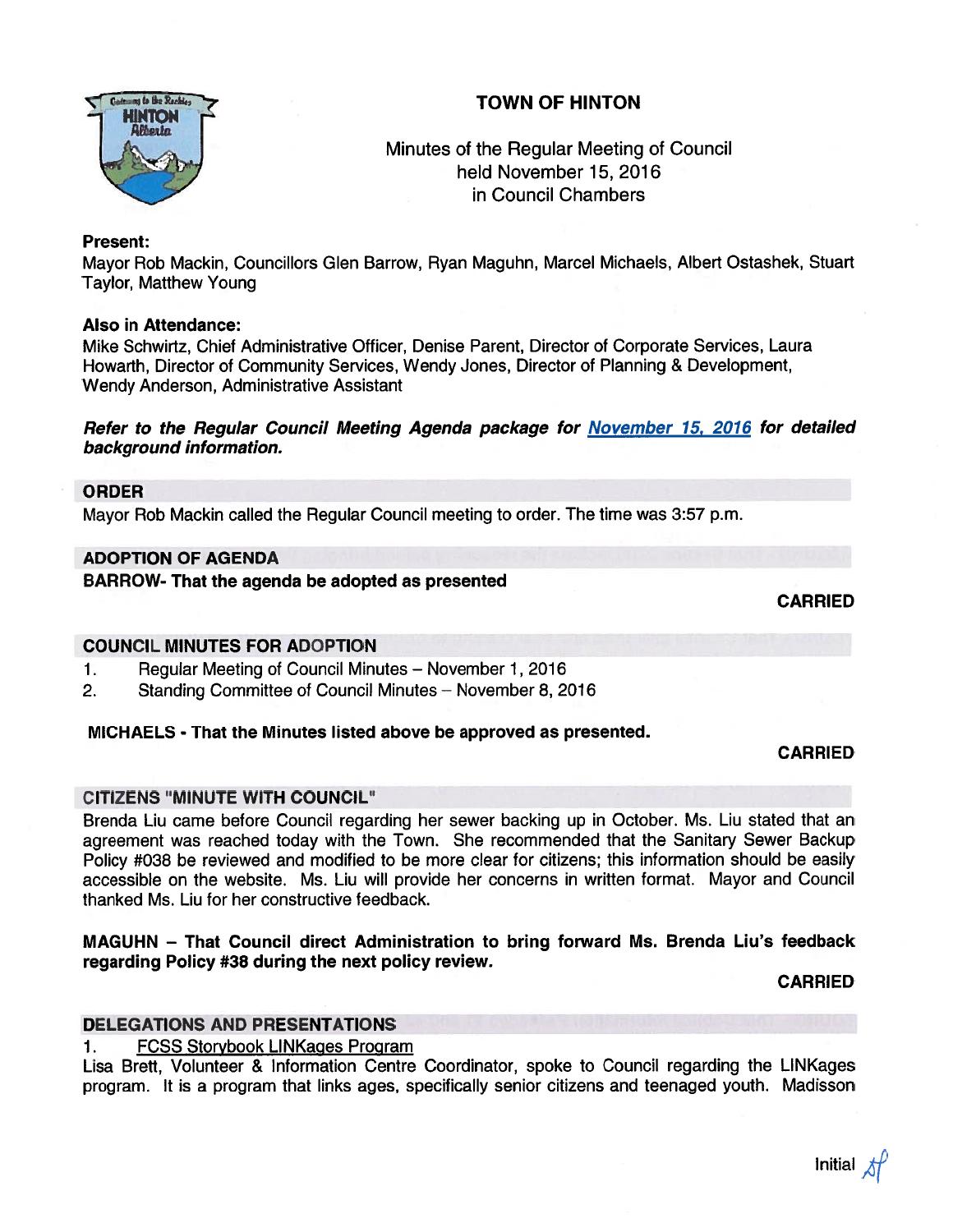Town of Hinton APPROVED Regular Meeting of Council Minutes— November 15, 2016 Page 12

> Robinson and Megan Abstreiter are youth participants who joined LiNKages to make <sup>a</sup> difference, ge<sup>t</sup> to know our seniors and to feel connected with the generation.

> Mayor Mackin thanked the group for coming before Council; this program makes the community stronger and provides memories forever.

2. Hinton's Early Childhood Coalition, Growing Great Kids,

Caryn Bouchard, on behalf of Hinton's Early Childhood Coalition, provided information on the recent changes made by Alberta Health Services with regards to the Early Childhood Development service delivery in Hinton as well as how the changes are impacting affected families in our community.

Mayor Mackin informed Council that he has discussed this with MLA Rosendahl and with both school boards.

MACKIN - That Council direct Administration to write <sup>a</sup> Letter to the Minister of Alberta Health Services in suppor<sup>t</sup> of the Early Childhood Development Coordinator position in Hinton.

CARRIED

#### ACTION ITEMS

1. Council Procedure Bylaw #1060-5

MAGUHN - That Section 27(6) include the reasoning behind bringing the resolution back to Council.

CARRIED

YOUNG - That Council give third and final reading to Council Procedure Bylaw #1060-5.

CARRIED

#### 2. Loan Bylaw #1106

MICHAELS — That \$40,000 be released immediately and the second increment of up to \$35,000 be accessible by December 7, 2016 based on defined cash flow projections.

CARRIED

MAGUHN - That Council give third and final reading to Loan Bylaw #1106

CARRIED

#### 3. Fortis Municipal Franchise Fee for 2017

MAGUHN - That Council maintains the Hinton municipal franchise fee rider applied to all Fortis Alberta distribution tariffs, excep<sup>t</sup> riders and rebates, at 10.70%

CARRIED

#### INFORMATION ITEMS

1. Council Information Packages #1 and #2, for November 15, 2016

YOUNG - That Council Information Packages #1 and #2 for November 15, 2016 be accepted for information.

CARRIED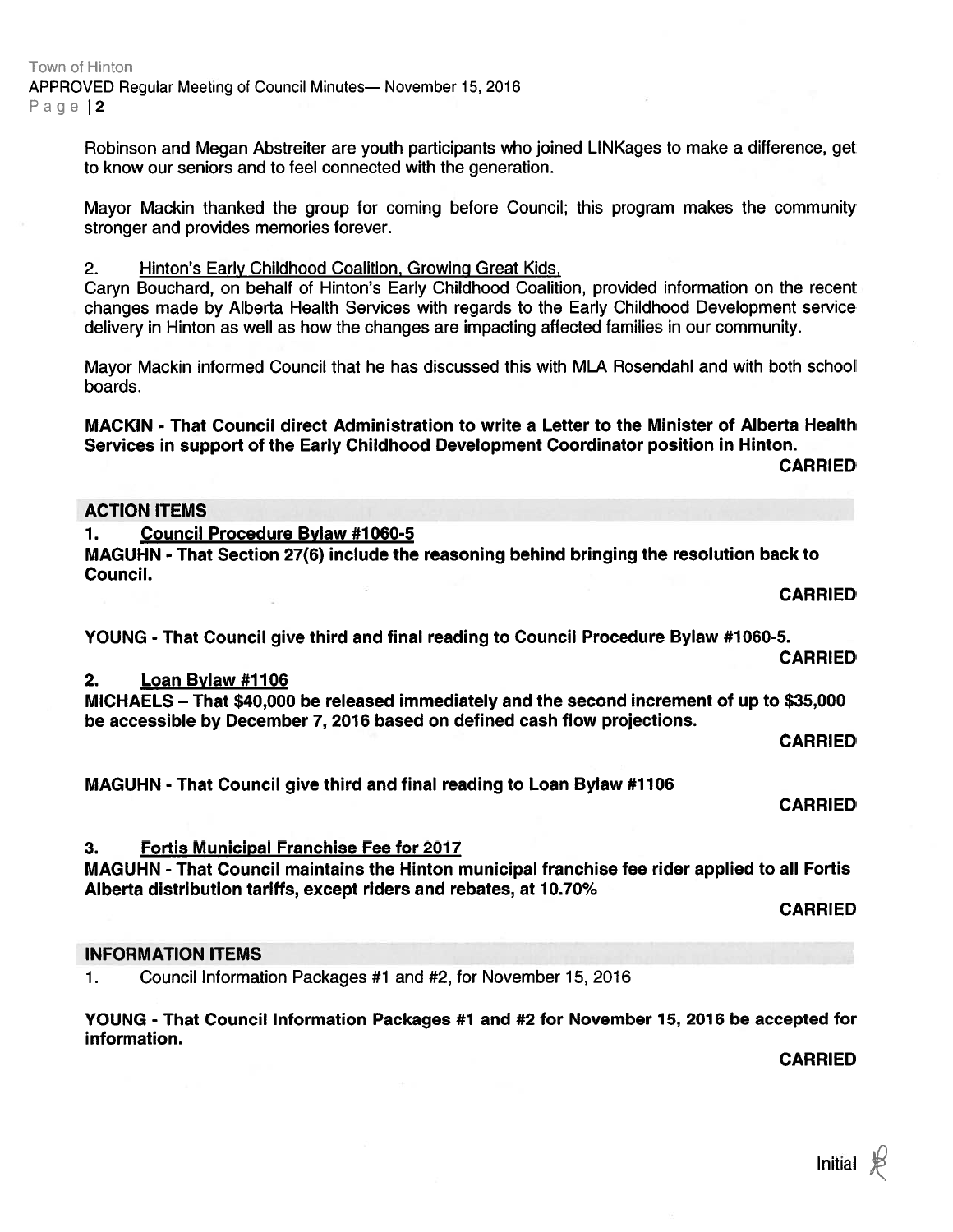# REPORTS FROM MAYOR, COUNCIL, CHIEF ADMINISTRATIVE OFFICER

1. Council Reporting (Training/Conferences/CEAC, Listening Teams, All Other Committees)

Councillors reported on the various committees, meetings and activities they attended since the last Regular Council meeting and what they <sup>p</sup>lan on attending in the coming weeks.

#### 2. Chief Administrative Officer Report

Chief Administrative Officer Mike Schwirtz provided an update on administrative matters. Shaw — Inspiration Awards — tomorrow at 5PM, Friday 2:30 PM

# MOVE IN CAMERA

| MICHAELS - That the Regular Council meeting move in camera.        | <b>CARRIED</b> |
|--------------------------------------------------------------------|----------------|
| The time was 6:06 p.m.                                             |                |
| TAYLOR - That Council extend the Regular meeting past three hours  |                |
| The time was 7:00 p.m.                                             | <b>CARRIED</b> |
| MICHAELS - That Regular Council meeting revert to regular session. |                |
|                                                                    | <b>CARRIED</b> |

The time was 7:14 p.m.

# ADJOURNMENT

BARROW — That Regular Meeting of Council adjourn.

The time was 7:15 p.m.

Wal

Mayor

Director of Corporate Services

CARRIED